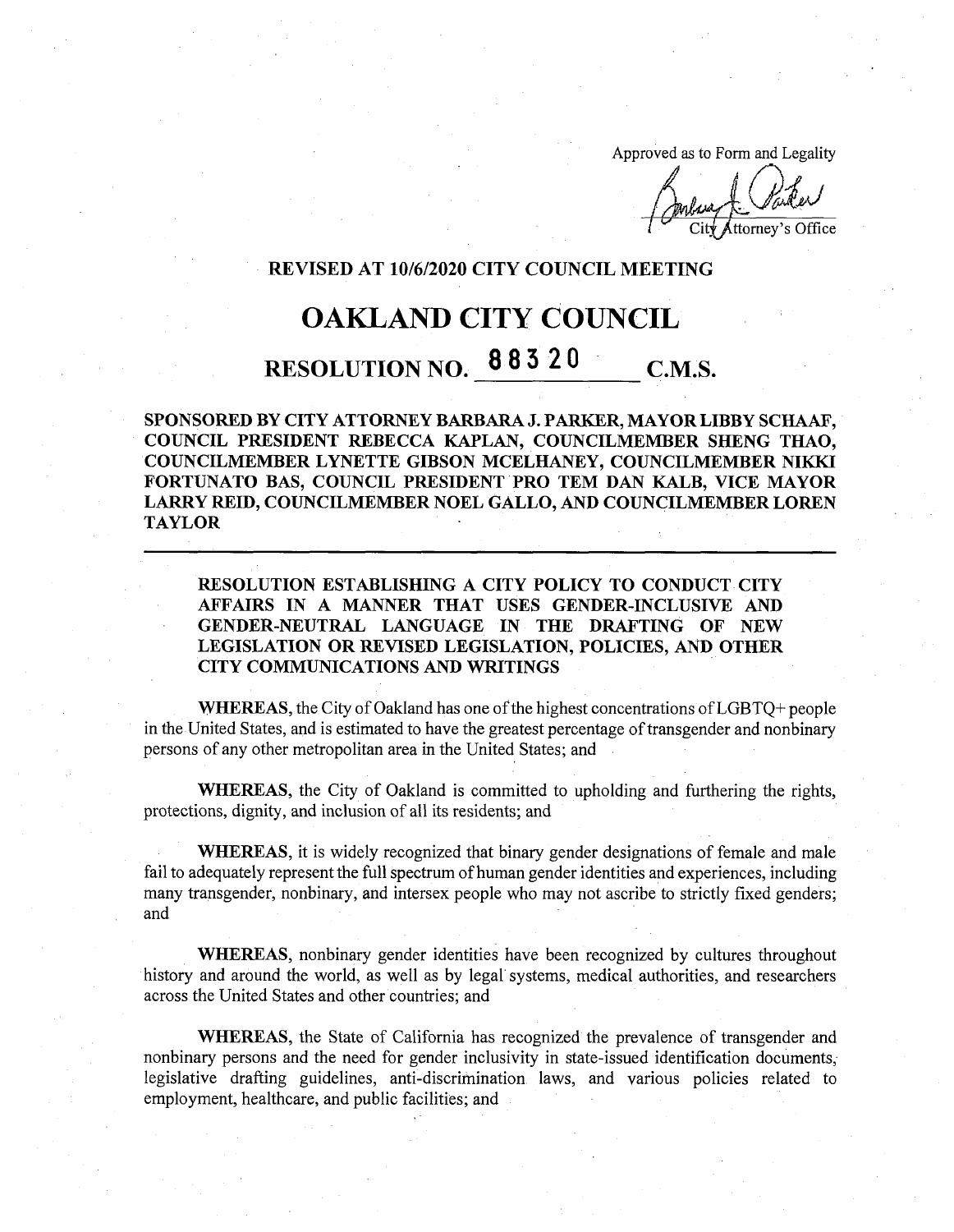**WHEREAS,** on June 15,2020, the United States Supreme Court ruled that gender identity is a protected category for purposes of Title VII of the Civil Rights Act of 1964; and

**WHEREAS,** although Oakland has laws and policies that prohibit discrimination on the basis of sex and gender identity, certain laws, policies, and other writings continue to use gendered language that is non-inclusive and outdated; and

**WHEREAS,** it is becoming a more widespread and increasingly recommended practice to use gender-neutral and gender-inclusive language in the drafting oflegislation, workplace policies, legal, academic, and journalistic writing, and various other means of communication; and

**WHEREAS,** use of the pronouns "he" or "she" for individuals is not inclusive of all persons, including nonbinary and transgender people who may not ascribe to a particular fixed gender, or people who otherwise use different pronouns; and

**WHEREAS,** one grammatical technique to avoid gendered pronouns is to reuse the noun in lieu of a pronoun, using plural forms for both nouns and reference words, and expansion of the word "they" to include its use as a singular pronoun, which is becoming increasingly accepted in writing style guides, such as the "Chicago Manual of Style" and the Associated Press stylebook, and which has been officially acknowledged as proper usage in the Merriam-Webster and Oxford English dictionaries;

**WHEREAS,** the use of "they" as a singular pronoun is inclusive of transgender and nonbinary persons in addition to persons of the male and female genders; and

**WHEREAS**, in 2018, the State of California passed a similar resolution (ACR-260) calling for the use of gender-neutral pronouns and gender-inclusive language in the drafting of all legislation, and for state agencies to engage in similar efforts to use gender-neutral pronouns and avoid the use of gendered pronouns when drafting policies, regulations, and other guidance; and

**WHEREAS,** other cities such as Berkeley have passed legislation regarding the use of gender-neutral language, including an Ordinance replacing all gendered language and gendered pronouns throughout municipal code with non-gendered terminology and the gender-neutral singular pronoun "they/them;" and

**WHEREAS,** the City of Oakland is committed to using language that is inclusive and representative of all its residents; now, therefore, be it

**RESOLVED:** It shall be the policy of the City to conduct City affairs in a manner that uses gender-inclusive language, including non-gendered language and gender-neutral pronouns where appropriate. This policy shall apply in the drafting of

- new or revised policies, (1)
- new or amended legislation, including resolutions, motions, amendments to ordinances and amendments to the City Charter, and **(2)**
- new or revised communications, and other writings, including but not limited to new emails and letters; **(3)**

and be it

2969682v3 **2**